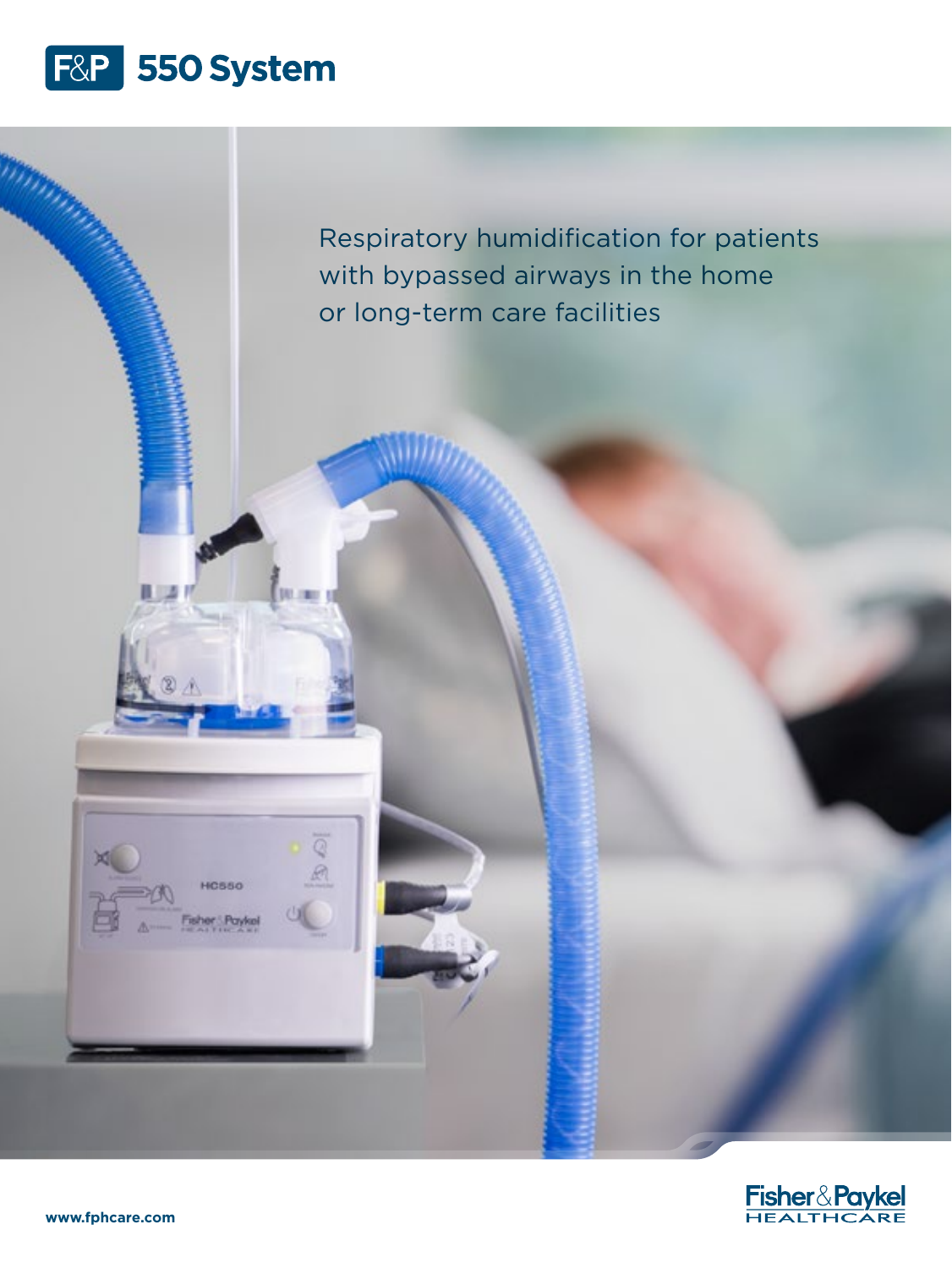## **Accessories**

A Heater-wire Adapter provides power to heated circuits and the Temperature and Flow Probe provides feedback from the humidification chamber and circuit



#### **Heater-wire condensation management**

Able to be used with select Fisher & Paykel Healthcare RT-series circuits



### **Auto-feed humidification chamber**

Automatic refilling from a water bag and a dual-float mechanism to maintain a consistent water level

#### **Setup indicator diagram and alarms**

Setup issues or alarm states are indicated by audio alarms and lighted areas on a simplified diagram



## **Subdued display lighting and indicators**

Complications associated with the failure to heat and humidify inspired gases for patients with bypassed airways include thickening of secretions, drying of the airway, airway obstruction, bronchospasm and artificial airway tube occlusion.<sup>5</sup>

Display lighting and indicators only visible during setup or alarm states



## **Preset temperature output**

Secretion clearance is fundamental to limiting airway occlusion and promoting efficient ventilation and gas exchange. Humidification is integral to secretion management in mechanically ventilated patients<sup>6</sup> and it assists with secretion mobilization and removal.<sup>6,7</sup>

There is no button to change therapy mode. The mode is changed using the default menu, the caregiver or the patient cannot change the mode by mistake.



Insufficient respiratory humidification can result in diminished cilia activity, decreased cilia beat frequency, ciliary destruction and cellular damage. This can lead to increased mucus viscosity and impaired mucociliary clearance,which can cause secretion retention, followed by airway occlusion and atelectasis.<sup>5</sup>

## **Color-coded sockets**

The colors of the sockets match those of the relevant connectors



# **BYPASSED AIRWAYS**

When the upper airway is bypassed, e.g. with an endotracheal or tracheostomy tube, the upper airway's humidifying surfaces and filtering mechanisms are also bypassed, which compromises the protective cough, gag and sneeze reflexes.4

> Persistent airway inflammation and mucus retention are also clinical problems in patients with chronic respiratory diseases including obstructive pulmonary disease and bronchiectasis. These patients commonly have clinical care provided in a homecare setting where humidity therapy can be used to improve secretion clearance.<sup>11,12</sup>

# **EFFICIENT GAS EXCHANGE AND VENTILATION**

# **NATURAL DEFENSE MECHANISMS IN THE AIRWAY**

It is important for the airway mucosa to retain a balance of heat and moisture to maintain a fully functioning mucociliary transport system and an efficient line of defense. When mucus transport is inadequate, mucus can turn into a risk factor instead of a defense mechanism. Therefore, humidification<sup>5,8,9</sup> and as-needed suctioning are the foundations of secretion management in mechanically ventilated patients.<sup>6</sup> Heated respiratory humidifiers are able to deliver a higher level of heat and humidity than heat and moisture exchangers (HMEs). Accordingly, they are the humidification method of choice for some patients.<sup>10,7</sup>

# The benefits of heated humidification for patients with bypassed airways





# **NORMAL ADULT AIRWAY**

The respiratory system is a highly balanced mechanism reliant on humidity.<sup>1</sup> As air travels down the airway during normal inspiration, heat and moisture are drawn from the airway mucosa until the gas reaches 37 °C, 44 mg/L H<sub>2</sub>O close to the carina.<sup>2,3</sup>